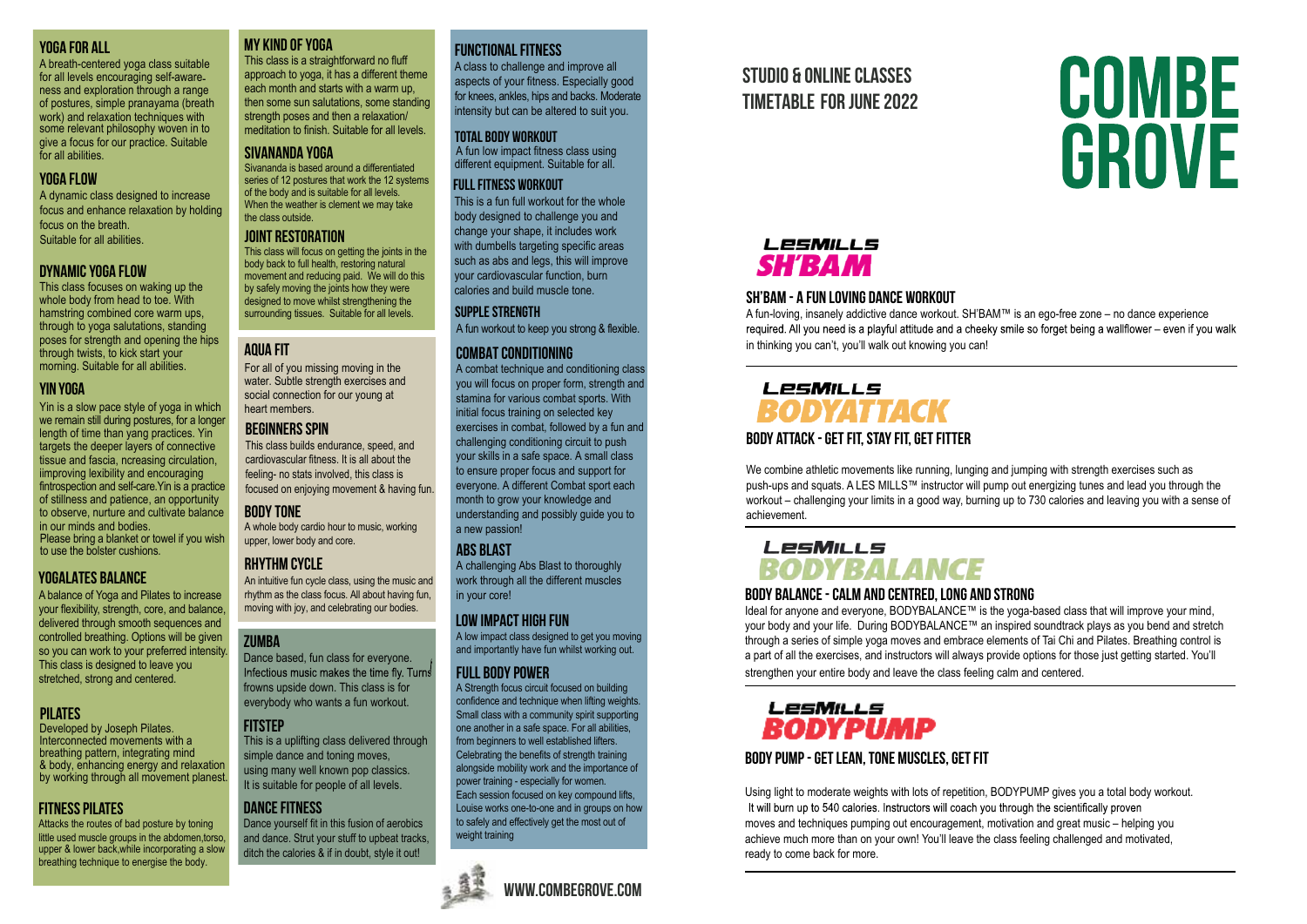

| <b>MONDAY</b>                            | <b>TUESDAY</b>                                                     | WEDNESDAY                                                       |
|------------------------------------------|--------------------------------------------------------------------|-----------------------------------------------------------------|
| <b>ONLINE 09.15 -10.00</b>               | <b>ONLINE 07.45-08.30</b>                                          | <b>STUDIO &amp; ONLINE 07.45-08.30</b>                          |
| <b>FITSTEPS</b>                          | <b>FULL FITNESS WORKOUT</b>                                        | <b>FUNCTIONAL FITNESS</b>                                       |
| Mirella                                  | Jules                                                              | lames                                                           |
| STUDIO 09.30-10.15                       | <b>ONLINE 08.35 -09.20</b>                                         | <b>STUDIO &amp; ONLINE 09.30 - 10.15</b>                        |
| <b>DANCE FITNESS</b>                     | <b>BODY BALANCE</b>                                                | <b>LOW IMPACT HIGH FUN</b>                                      |
| Siobhain                                 | Jules                                                              | Jules                                                           |
| <b>STUDIO &amp; ONLINE 10.45 - 11.45</b> | STUDIO 11.15-12.00                                                 | STUDIO 10.30 - 11.30                                            |
| <b>BODY BALANCE</b>                      | <b>ZUMBA/FITSTEPS</b>                                              | <b>BODY PUMP</b>                                                |
| Jules                                    | Mirella                                                            | Jules                                                           |
| <b>INDOOR POOL 11.00 - 12.00</b>         | STUDIO 12.05 - 12.20                                               | STUDIO 11.35-11.50                                              |
| <b>AQUA FIT</b>                          | <b>ABS BLAST</b>                                                   | <b>ABS BLAST</b>                                                |
| <b>Nikki</b>                             | <b>Matt</b>                                                        | <b>Matt</b>                                                     |
| STUDIO 17.45 - 18.45                     | <b>STUDIO 12.45 - 13.00</b>                                        | <b>STUDIO &amp; ONLINE 17.00 - 18.00</b>                        |
| <b>BODY PUMP</b>                         | <b>ABS BLAST</b>                                                   | <b>FITNESS PILATES</b>                                          |
| <b>Barry</b>                             | <b>Matt</b>                                                        | <b>Brenda</b>                                                   |
| STUDIO 18.55 - 19.45                     | STUDIO 18.00-18.55                                                 | <b>STUDIO 18.00 - 18.45</b>                                     |
| <b>STEP</b>                              | <b>BODY ATTACK</b>                                                 | <b>SH'BAM</b>                                                   |
| Barry                                    | Chris                                                              | Chris                                                           |
|                                          | <b>STUDIO 19.00 - 19.55</b><br><b>BODY BALANCE</b><br><b>Nikki</b> | <b>STUDIO 19.00 - 19.45</b><br><b>FULL BODY POWER</b><br>Louise |

| <b>AEROBIC FITNESS</b><br><b>&amp; CALORIE BURNING</b>                           | <b>CONDITION &amp;</b><br><b>TONE MUSCLES</b>          | <b>DANCE BASED</b><br><b>CLASSES</b>              |                                            | <b>RELAX STRENGTHEN</b><br>& RE-ENERGISE     |
|----------------------------------------------------------------------------------|--------------------------------------------------------|---------------------------------------------------|--------------------------------------------|----------------------------------------------|
| THURSDAY                                                                         | <b>FRIDAY</b>                                          |                                                   |                                            | <b>SATURDAY</b>                              |
| <b>STUDIO &amp; ONLINE 08.15-09.00</b><br><b>SUPPLE STRENGTH</b><br><b>Nikki</b> | <b>FUNCTIONAL FITNESS</b><br>James                     | <b>STUDIO &amp; ONLINE 08.00 - 08.45</b>          | <b>STUDIO</b><br>Charley                   | 09.00-10.00<br><b>BODY ATTACK</b>            |
| <b>STUDIO &amp; ONLINE 09.15-10.15</b><br><b>BODY BALANCE</b><br><b>Nikki</b>    | Jackie                                                 | STUDIO 10.45 - 11.45<br><b>TOTAL BODY WORKOUT</b> | <b>BODY PUMP</b><br>Charley                | STUDIO 10.15-11.15                           |
| <b>STUDIO &amp; ONLINE 11.00-11.45</b><br><b>ZUMBA</b><br>Juliet                 | <b>AQUA FIT</b><br><b>Nikki</b>                        | <b>INDOOR POOL 11.00-12.00</b>                    | <b>Brenda</b>                              | STUDIO 11.30-12.30<br><b>FITNESS PILATES</b> |
| STUDIO 11.50-12.05<br><b>ABS BLAST</b><br><b>Matt</b>                            | STUDIO 12.00-12.45<br><b>JOINT RESTORATION</b><br>Euan |                                                   | <b>STUDIO</b><br><b>BOXERCISE</b><br>Barry | 17.45-18.45                                  |
|                                                                                  | <b>ONLINE</b>                                          | 16.30-17.30                                       |                                            |                                              |

online 18.15 -19.15 **BODY BALANCE** Nikki SUNDAY studio 18.00-18.30 hiit Barry studio 09.30-10.30 **CIRCUITS** Gym Team studio 18.35-18.50 abs blast Gym Team STUDIO 10.45-11.45 yogalates balance Mirella

\* Level 1 - Full spectrum Pilates class with a slower pace, suitable for all levels.

yin yoga Jane

\* Level 2 - Full spectrum Pilates class with a faster pace.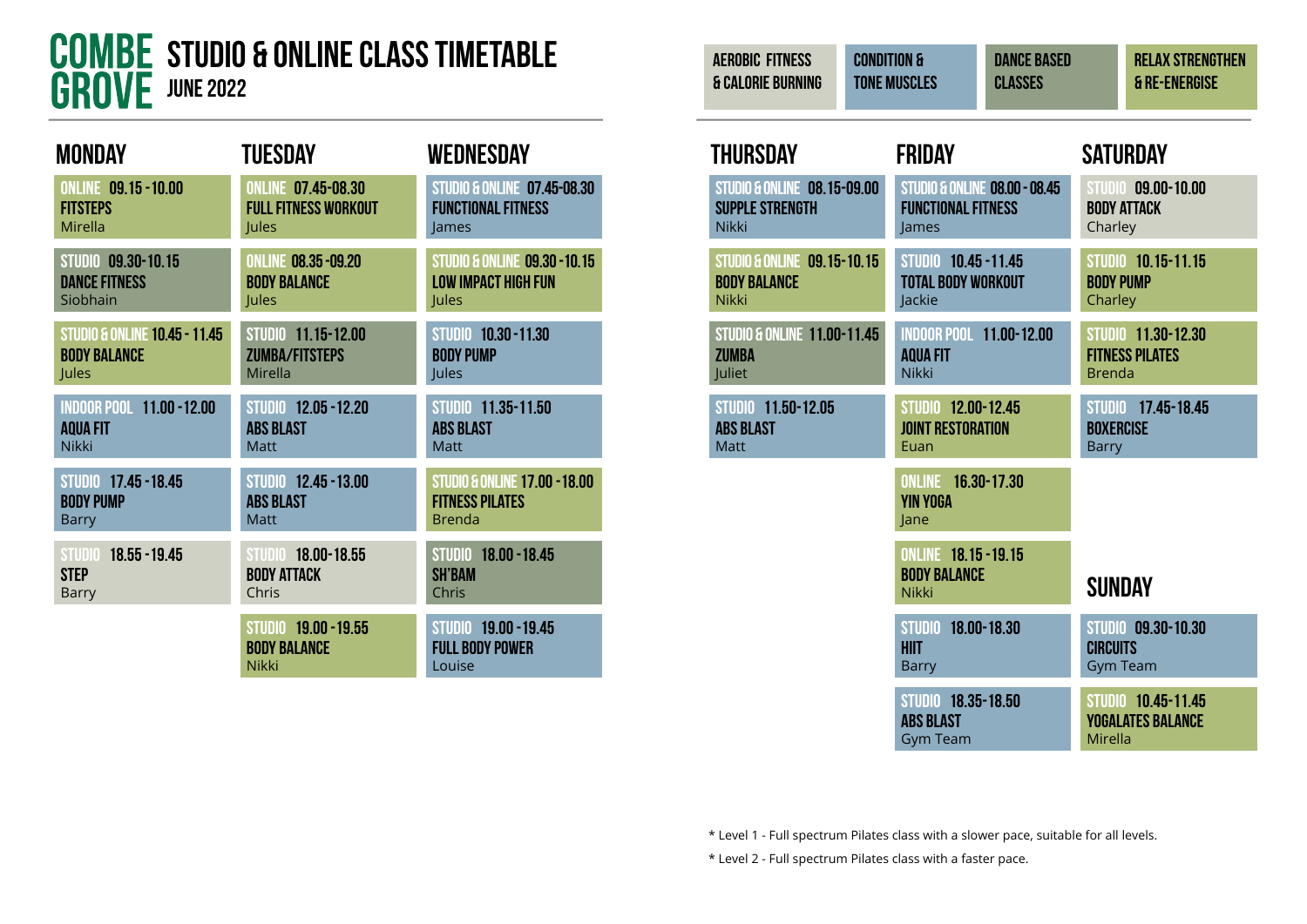

| MONDAY                                                | TUESDAY                                                     | <b>WEDNESDAY</b>                           |
|-------------------------------------------------------|-------------------------------------------------------------|--------------------------------------------|
| STUDIO 17.00 - 17.45<br><b>SPIN</b><br><b>Brian</b>   | 08.00-08.45<br><b>STUDIO</b><br><b>SPIN</b><br><b>Barry</b> | STUDIO 08.35-09.20<br><b>SPIN</b><br>James |
| STUDIO 18.15-18.45<br><b>BEGINNERS SPIN</b><br>Louise | STUDIO 12.15-12.45<br><b>RHYTHM CYCLE</b><br>Louise         | STUDIO 18.30-19.15<br><b>SPIN</b><br>James |
|                                                       | STUDIO 17.00-17.45<br><b>SPIN</b><br><b>Brian</b>           |                                            |
|                                                       | 18.00-18.45<br><b>STUDIO</b><br><b>SPIN</b><br><b>Brian</b> |                                            |

| <b>AEROBIC FITNESS</b><br><b>&amp; CALORIE BURNING</b> | <b>CONDITION &amp;</b><br><b>TONE MUSCLES</b> | <b>DANCE BASED</b><br><b>CLASSES</b> |                                                            |
|--------------------------------------------------------|-----------------------------------------------|--------------------------------------|------------------------------------------------------------|
| <b>THURSDAY</b>                                        | FRIDAY                                        |                                      | <b>SATURDAY</b>                                            |
| STUDIO 07.45-8.30<br><b>SPIN</b><br>lames              | STUDIO 08.50-09.35<br><b>SPIN</b><br>lames    |                                      | 08.00-08.45<br><b>STUDI</b><br><b>SPIN</b><br><b>Brian</b> |

STUDIO 17.45-18.30

spin Matt

STUDIO 17.00-17.45

STUDIO 18.00-18.45

spin Brian

spin Brian

**SUNDAY**